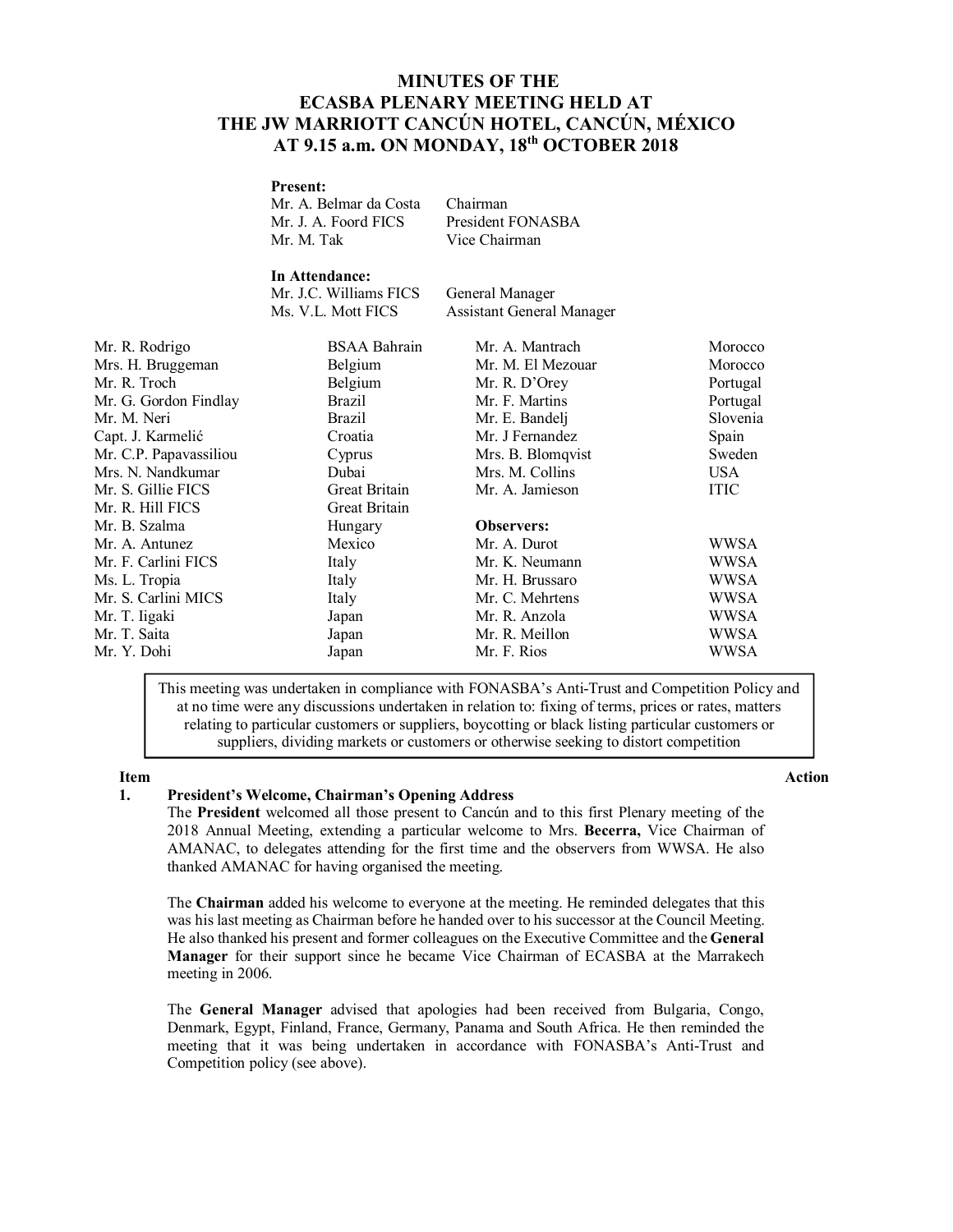#### **2. Minutes of the Last Meeting held London, 18 th October 2017**

With no comments having been received, the minutes **were approved.**

#### **3. Matters Arising**

There were no matters arising that were not otherwise covered in the agendum.

#### **4. Cooperation With Customs Authorities**

Mrs. **Bruggeman** made a detailed presentation on the role of cooperation agreements in enhancing relations between ship agent associations and customs authorities and the beneficial impact these could have on improving liaison between both sides, as well as potentially reducing the liability of agents for fines and other sanctions for misdeclaration of cargo. Using the example of the agreement recently signed between ship agents, other local port service organisations and the Antwerp Port Authority, she demonstrated how a positive approach to cooperation could benefit all parties. She also highlighted the recent exchanges between the FONASBA Secretariat and DG-TAXUD that indicated that in spite of some potentially onerous obligations on ship agents and other "declarants" under the Union Customs Code, there were a number of means by which those obligations could be mitigated, with clear and overt cooperation between the local agency sector and the customs authorities being a major factor. She therefore recommended that all ECASBA member associations made an effort to engage positively with their local authorities and to keep a record of all the actions undertaken to support the objective of assisting customs authorities in the prevention of fraud.

Mrs. **Bruggeman** then went on to discuss the new PIF Directive on protecting the financial interests of the European Union, to outline the main points of the new ICS2 Import Control System scheduled for introduction across the EU by 2024, as well as an update on guarantee waivers for temporary storage obligations.

Having thanked Mr. **Bruggeman** for her presentation, which is available for download from the Members' Area of the website, the **Chairman** opened the floor to input from ECASBA member associations to ascertain their actions to enhance cooperation with customs authorities. Most of the associations present indicated that they already had good relations with their national customs authorities and a number of them were directly represented on customs/trade consultation bodies and therefore fully engaged in discussions on mitigating the agents' liability. It was agreed however, that in spite of such agreements, difficulties did arise at local level, often as a result of decisions by individual customs offices or a failure to accept the concept of "as agents only".

The **President** and **General Manager** then took the opportunity to remind the meeting of the various initiatives undertaken by FONASBA that could be used to enhance cooperation with customs authorities; including the MOU with the World Customs Organisation, the FONASBA Quality Standard and the Code of Conduct. The intention to reach agreement with BASCAPS, the organisation established by the pharmaceutical industry to combat the trade in counterfeit products would further enhance these current actions. Mr. **Gordon** Findlay also reminded delegates of the supporting information available in the Port Procedures Survey. Securing WCO or EU AEO status by individual companies was also recommended.

#### **5. ECASBA Position Papers**

The **General Manager** made a presentation on the development of short, concise papers outlining ECASBA's position in a number of policy areas. These were intended to provide a clear and consistent message on these issues and would be used by ECASBA and member associations to inform authorities, their own members, the press and other relevant parties at international, regional and local level. Copies of the position papers drafted to date would be sent to ECASBA members for review and comment ahead of them being formally published. The **General Manager** also invited member associations to nominate other topics that could be covered in additional papers and appealed for assistance from member association experts in developing some of the more complex specialist papers covering topics such as customs and VAT.